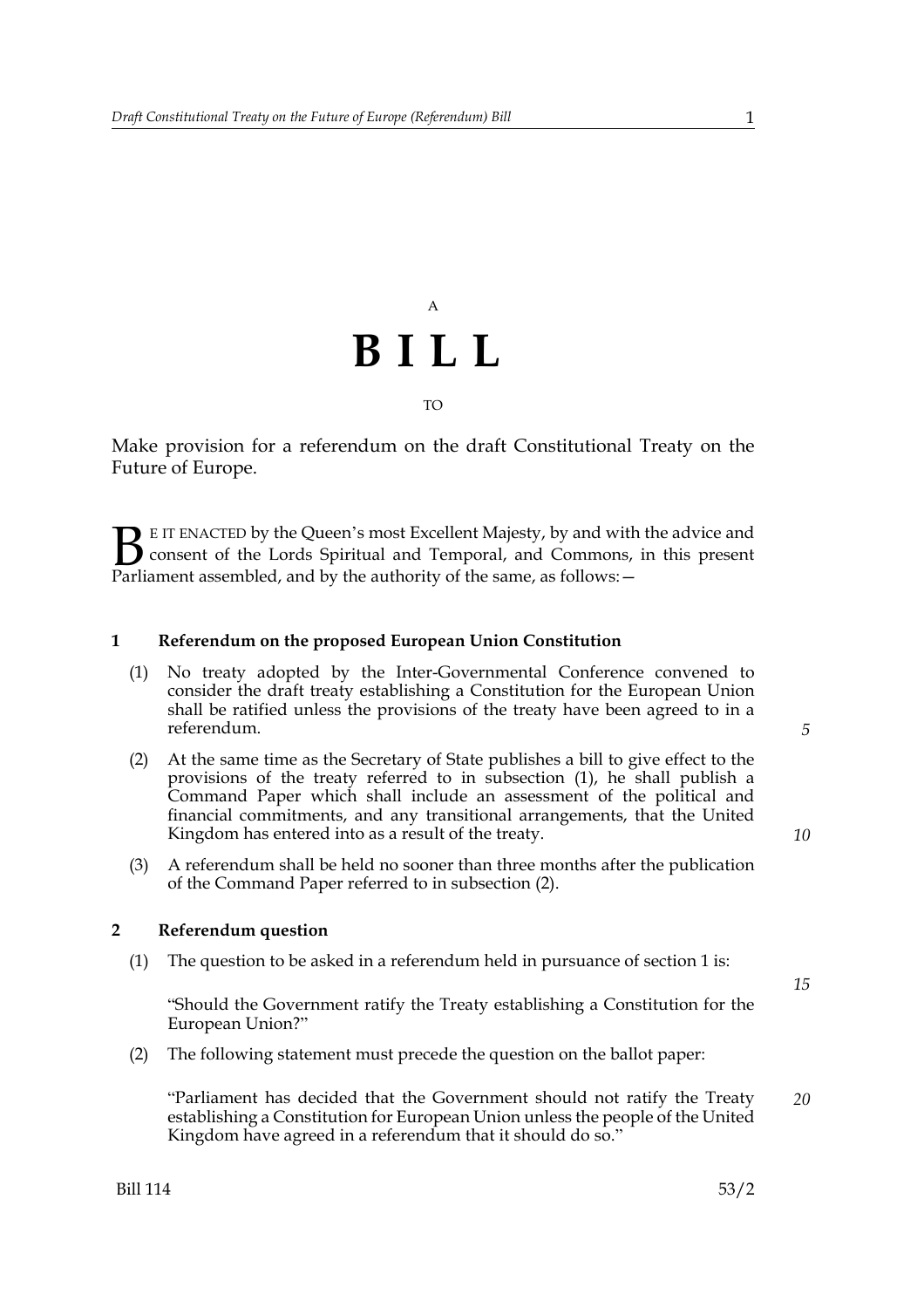*5*

*10*

*15*

*20*

*25*

*30*

### **3 Arrangements for the referendum**

- (1) Those entitled to vote in the referendum shall be persons who, on the date of the referendum, would be entitled to vote as electors in European Parliamentary elections.
- (2) The Secretary of State shall appoint a Chief Counting Officer.
- (3) The Chief Counting Officer shall appoint a counting officer for each parliamentary constituency.
- (4) Each counting officer shall—
	- (a) conduct the counting of votes cast in the area for which he is appointed in accordance with regulations, and
	- (b) certify the number of votes cast for each proposition.

#### (5) The Chief Counting Officer shall certify the total of  $-$

- (a) the ballot papers counted, and
- (b) the votes cast for each proposition,

for the whole of the United Kingdom.

- (6) The Electoral Commission shall publish a report setting out when and how the referendum shall be conducted, including what information is to be provided to those entitled to vote.
- (7) The conduct of the referendum shall follow as closely as possible the provisions of the Representation of the People Acts 1983 to 1993.
- (8) The Secretary of State shall give effect to the provisions contained in a report of the Electoral Commission under subsection (6) by means of regulations.
- (9) Regulations under this section shall be made by statutory instrument which shall be subject to approval by each House of Parliament.
- (10) The day chosen for holding the referendum shall be a public holiday.

#### **4 Expenditure**

*There shall be paid out of money provided by Parliament—*

- (a) *any expenditure of the Secretary of State in consequence of this Act; and*
- (b) *any increase attributable to this Act in the sums which under any other Act are payable out of money so provided.*

#### **5 Short title**

This Act may be cited as the Draft Constitutional Treaty on the Future of Europe (Referendum) Act 2003.

| I<br>I       |  |
|--------------|--|
| I<br>I<br>., |  |
|              |  |